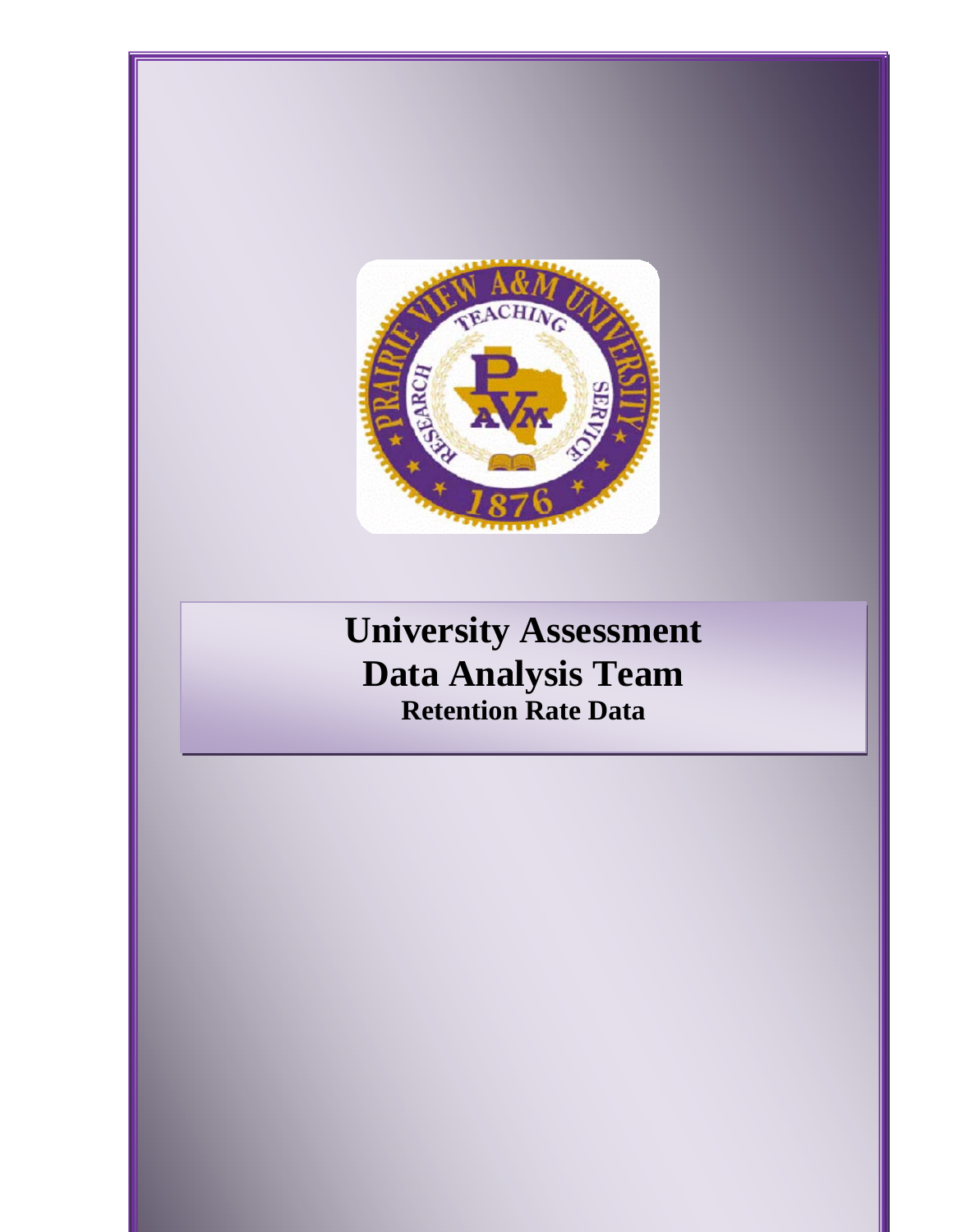# **Prairie View A&M University Retention Rate Fall 2005 - Spring 2008**

# **Purpose**

This information will show how PVAMU population is affected during 2005 – 2008. The main purpose of this information will show the University's position within the funded enrollment corridor as stated by the Texas State.

# **Background**

This report provides a comprehensive view of the total student count at Prairie View A&M University (PVAMU) per semester, from the fall of 2005 to the spring of 2008. The University (PVAMU) is dedicated to ensuring that all students from various backgrounds receive a quality educational experience and that they are well-prepared for their future occupations, as well as the advanced degrees that they seek. Therefore, PVAMU consistently utilize institutional surveys, as well as other data collection mechanism in campus-wide assessments to improve student retention, enhance student learning, satisfaction and student services.

# **Current Situation**

Studies have shown that there is a steady decline in the enrollment of students in universities nationwide. Therefore PVAMU needs to evaluate its enrollment of students. A complete evaluation will allow PVAMU to make projections and meet the parameters set out by the state and other agencies.

# **Methodology**

 This report was prepared from data obtained from PVAMU's office of Institutional Relation (IR). The data sources include but not limited to the following (Table 1).

| <b>Item</b>                              | <b>Data Sources</b>          |  |  |  |  |  |
|------------------------------------------|------------------------------|--|--|--|--|--|
| <b>Enrollment by off-Campus Site</b>     | <b>THECB: CBM-001 REPORT</b> |  |  |  |  |  |
| <b>Average Class Size by level</b>       | <b>THECB: CBM-004 REPORT</b> |  |  |  |  |  |
| <b>Enrollment by Classification</b>      | <b>THECB: CBM-001 REPORT</b> |  |  |  |  |  |
| <b>Enrollment by Ethnicity and Level</b> | <b>THECB: CBM-001 REPORT</b> |  |  |  |  |  |
| <b>Enrollment by Gender and Level</b>    | <b>THECB: CBM-001 REPORT</b> |  |  |  |  |  |

#### Table 1: Data Source for report

This information includes headcount for off-campus sites including: Paul Quinn, Woodlands, Urban League of Dallas, Huntsville, North West Grad Center, Port Arthur, TAMU Nursing and Cedar Hill.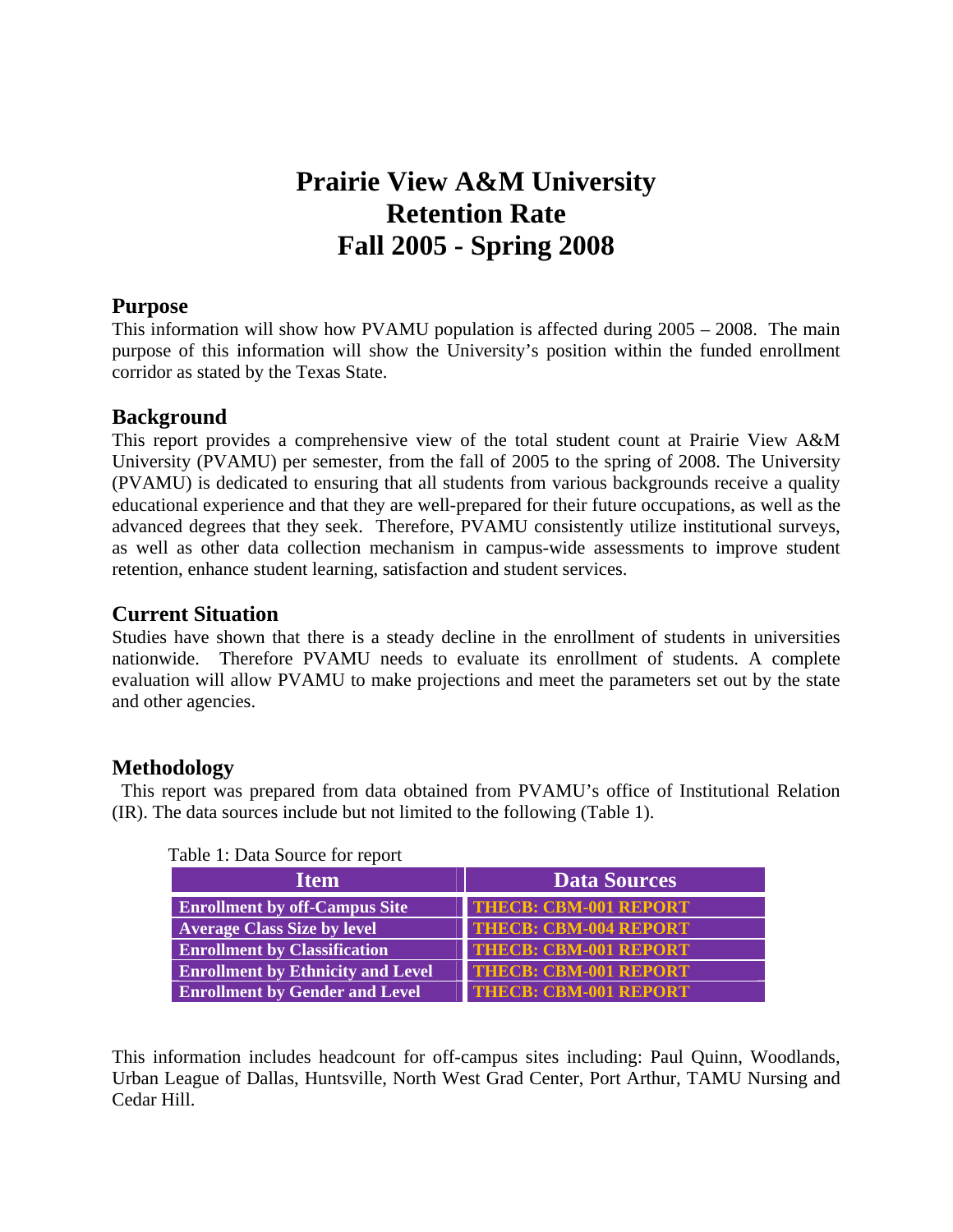#### **DATA Results**

 The data set shows a decline in the total headcount (Table1) from the fall of 2005 to the summer of 2006. The semesters were fall, spring and summer 2005 and 2006. In the fall of 2005 there was a total headcount of 1552, compared to fall 2006 when there was a total headcount of 1487 this reflect s a decrease of 65. Subsequent semester shows decrease in the headcount for the spring and summer semester. The reason for the decline could not be validated from the present data set.

|                           |                    |                      | AY 2005              |                  | AY 2006            |                      |                      |              | AY 2007     |                                |                |
|---------------------------|--------------------|----------------------|----------------------|------------------|--------------------|----------------------|----------------------|--------------|-------------|--------------------------------|----------------|
|                           | <b>Fall</b><br>'05 | <b>Spring</b><br>'06 | <b>Summer</b><br>'06 | <b>Total</b>     | <b>Fall</b><br>'06 | <b>Spring</b><br>'07 | <b>Summer</b><br>'07 | <b>Total</b> | Fall<br>'07 | <b>Spring</b><br>$^{\prime}08$ | <b>Total</b>   |
| Paul Ouinn                | 363                | 262                  | 178                  | 803              | 0                  | 0                    | 0                    | $\Omega$     | $\theta$    | $\Omega$                       | $\overline{0}$ |
| Woodlands                 | 24                 | 71                   | 17                   | 112              | 41                 | 72                   | 13                   | 126          | 26          | 51                             | 77             |
| Urban League<br>of Dallas | 366                | 517                  | 247                  | 1,130            | 420                | 299                  | 91                   | 810          | 365         | 390                            | 755            |
| Huntsville                | 13                 | 22                   | $\overline{ }$       | 42               | 7                  | 8                    | 4                    | 19           | 6           | 26                             | 32             |
| Northwest Grad<br>Center  | 771                | 863                  | 413                  | 2,047            | 665                | 729                  | 370                  | 1,764        | 717         | 744                            | 1461           |
| Port Arthur               | 15                 | 11                   | $\Omega$             | 26               | 2                  | $\Omega$             | 0                    | 2            | $\Omega$    | $\Omega$                       | $\overline{0}$ |
| <b>TAMU Nursing</b>       | $\Omega$           | 0                    | $\Omega$             | $\boldsymbol{0}$ | 13                 | 0                    | 0                    | 13           | 15          | 18                             | 33             |
| Cedar Hill                | $\theta$           | $\Omega$             | $\Omega$             | $\boldsymbol{0}$ | 339                | 592                  | 199                  | 1,130        | 526         | 256                            | 782            |
| Total                     | 1,552              | 1,746                | 862                  | 4,160            | 1,487              | 1,700                | 677                  | 3,864        | 1,655       | 1,485                          | 3,140          |

#### **Total headcount summary**

Table 2: Headcount for PVAMU student enrolment academic year 2005 – spring 2007

Figure 1: Total Headcount for Academic years 2005 – 2007

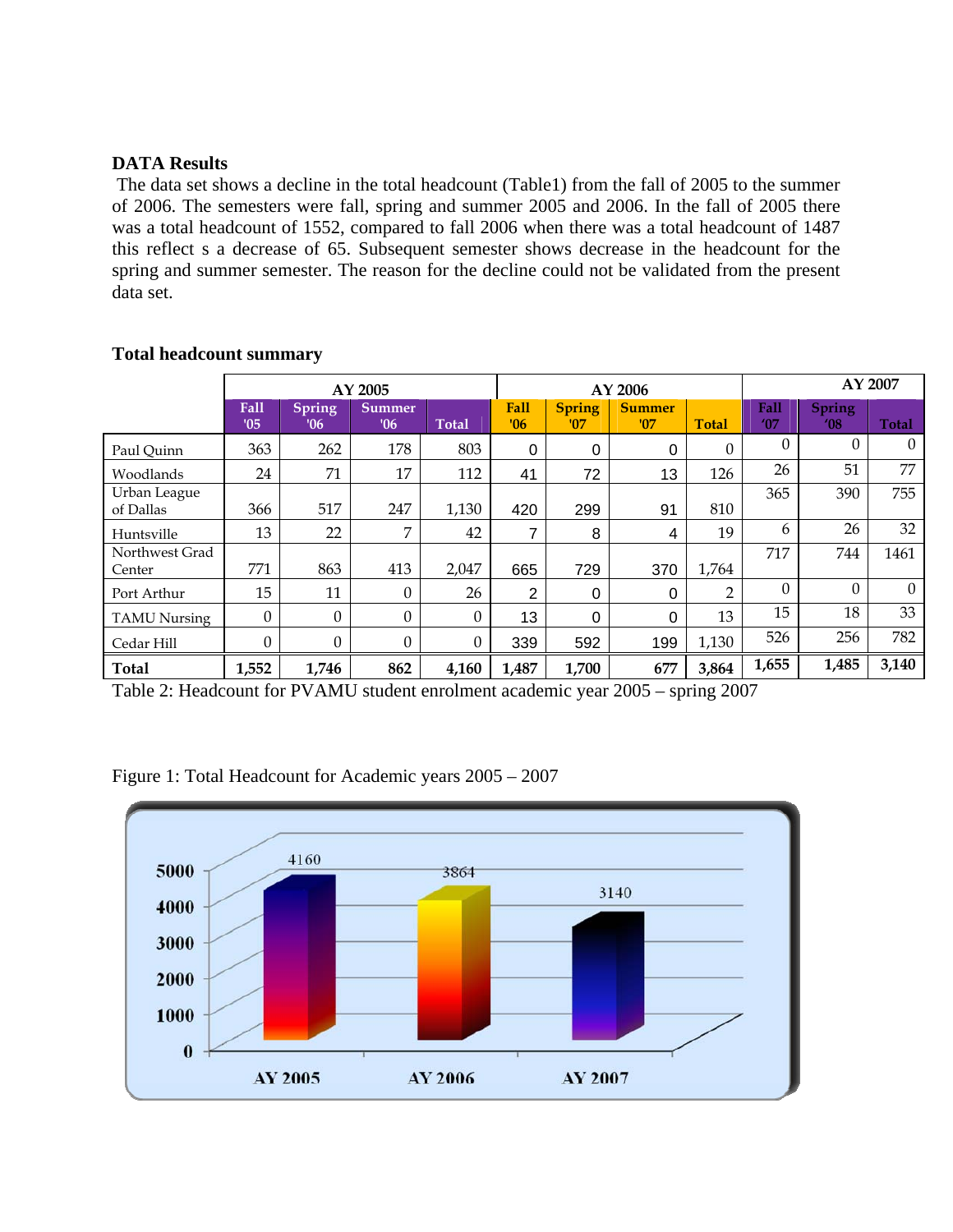# **AY = Academic Year**

**Figure 2: Headcount per Semester from 2005 - 2007** 



### **Figure 2: Headcount per Semester from 2006**

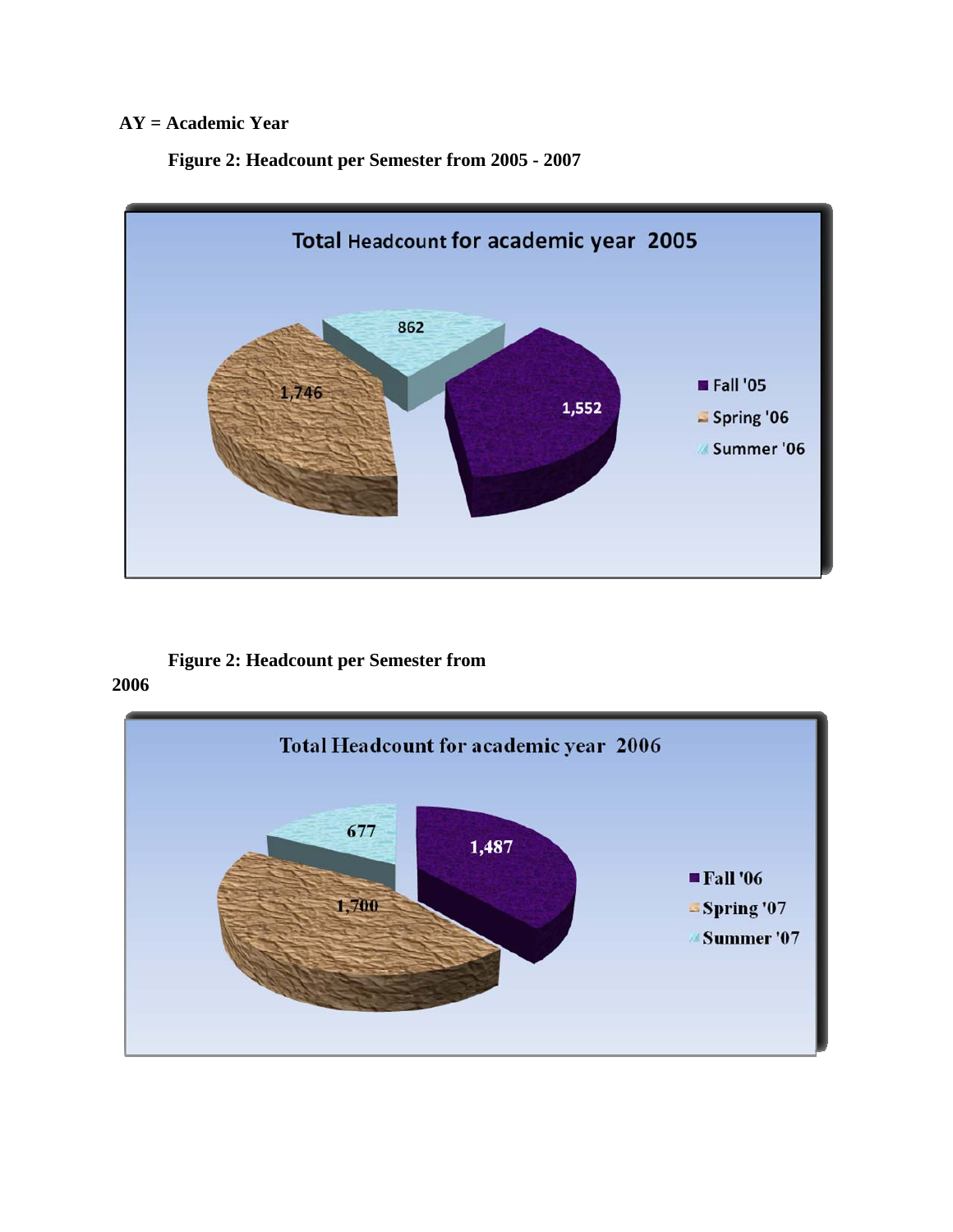| Table 3:   |                           |         |         |         | Student |
|------------|---------------------------|---------|---------|---------|---------|
| enrollment | <b>Classification</b>     | AY 2005 | AY 2006 | AY 2007 | by      |
|            | Undergraduate             | 12,373  | 12,596  | 11,579  |         |
|            | Freshmen                  | 3,184   | 3,518   | 3,612   |         |
|            | Sophomore                 | 2,738   | 2,451   | 2,400   |         |
|            | Junior                    | 2,570   | 2,696   | 2,240   |         |
|            | Senior                    | 3,881   | 3,931   | 3,327   |         |
|            | <b>Post-Baccalaureate</b> | 378     | 469     | 332     |         |
|            | <b>Masters</b>            | 5,360   | 5,439   | 4,425   |         |
|            | <b>Doctoral</b>           | 256     | 293     | 206     |         |
|            | <b>TOTAL</b>              | 18,367  | 18,797  | 16,542  |         |

classification per semester 2005 – 2007

Figure 4: Student Enrollment for Academic year 2005 - 2006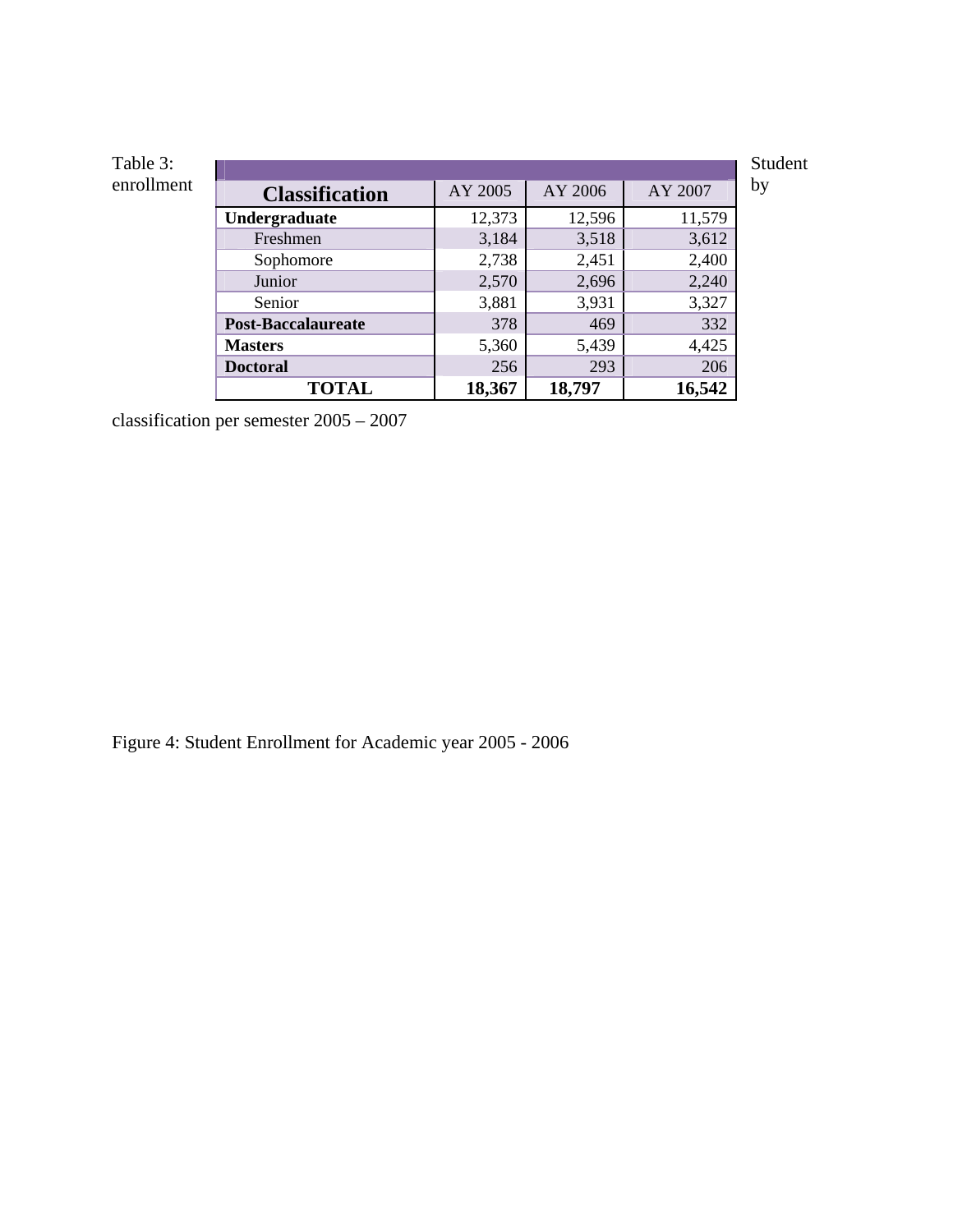

#### **Enrollment by Ethnicity**

Figures 5, 6 and 7 show the 2005 enrollment for fall semester. The total Undergraduate (UG) population was 5,702 of which the majority 5,130 was of the black ethnic group. This was also noticeable at the master's level (ML) and doctorate level (DL). At the ML 1,822 students enrolled were of the black ethnic group, and at the DL 89 of the students enrolled at the DL were of the black ethnic group.

The enrollment for the fall semester shows a slight decrease in the overall student population. This reduction spreads across ethnic group except for the ML black ethnic group which shows an increase from 1,822 for fall 2005 to 1,854 for the spring 2006 an overall increase of 32 students. However the DL for the black ethnic group remains constant at 56 students.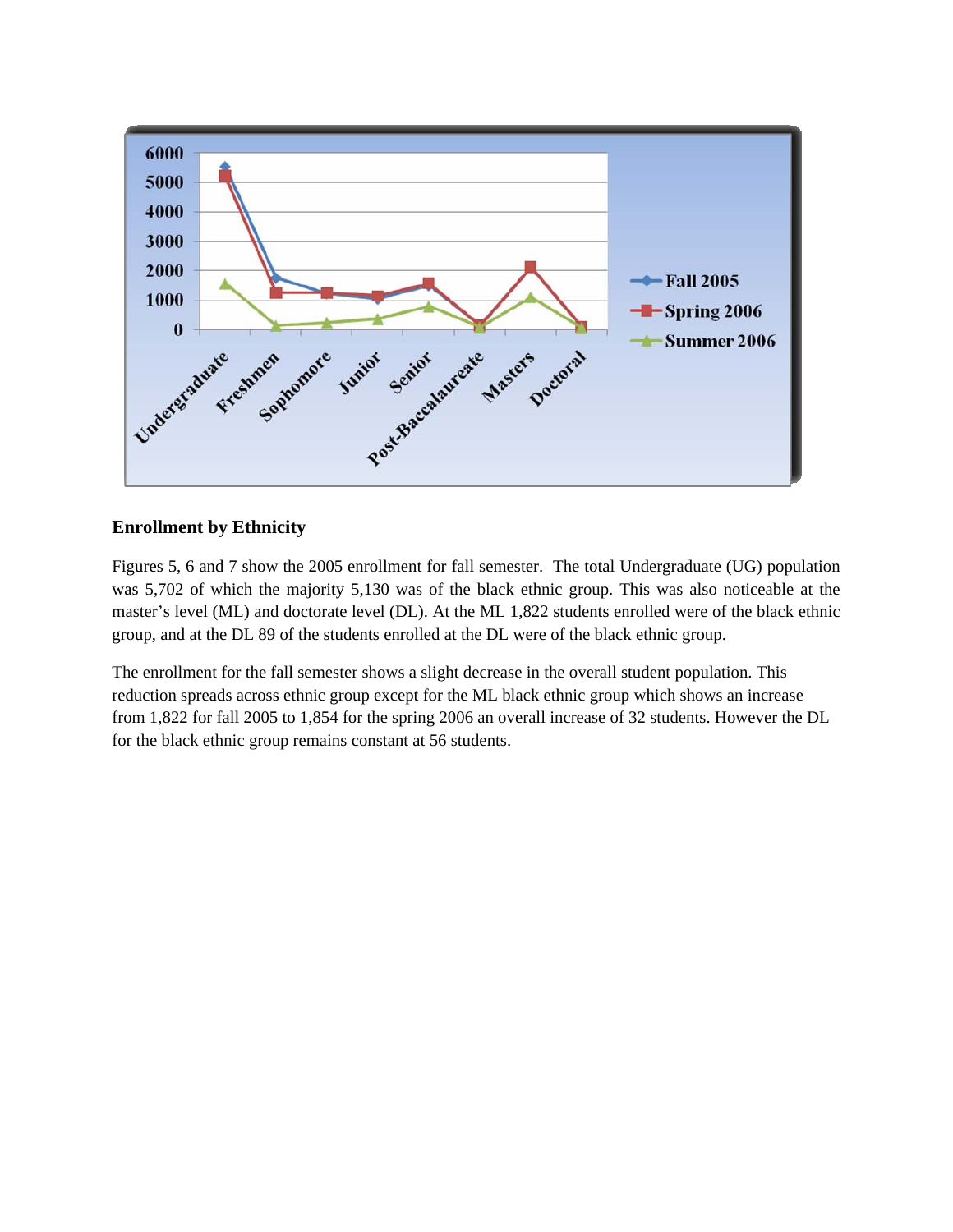**Figure 5: Student Enrollment Undergraduate Level (UG), fall 2005. Total = 5,702**



**Figure 6: Student Enrollment Masters Level (ML) fall 2005. Total = 2,121**

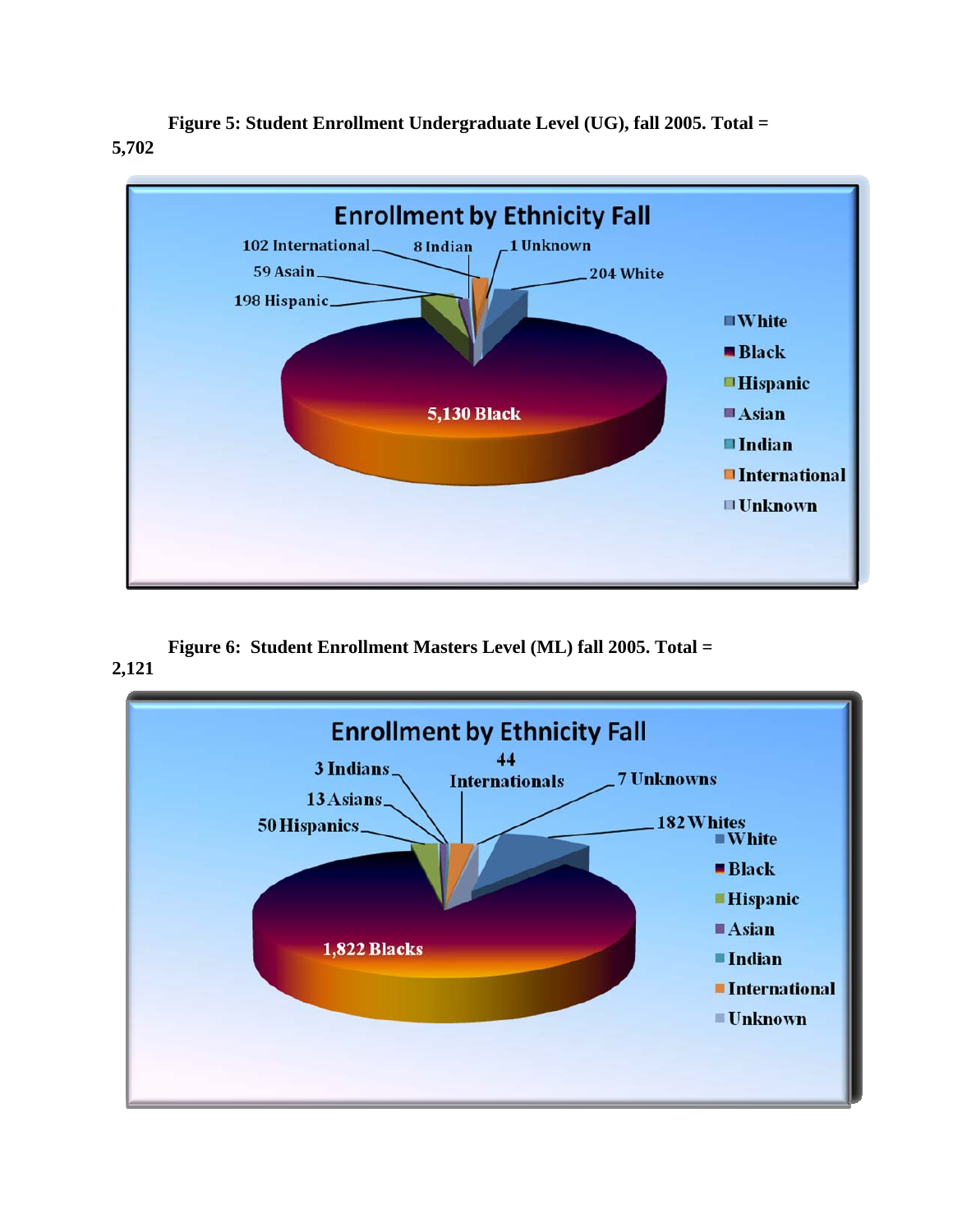

**Figure 7: Student Enrollment Doctoral Level (DL) fall 2005. Total = 89** 

**Figure 8: Enrollment for spring 2006 Academic Year. Total Student Population UG 5,369; ML 2,124 and Dl 89**